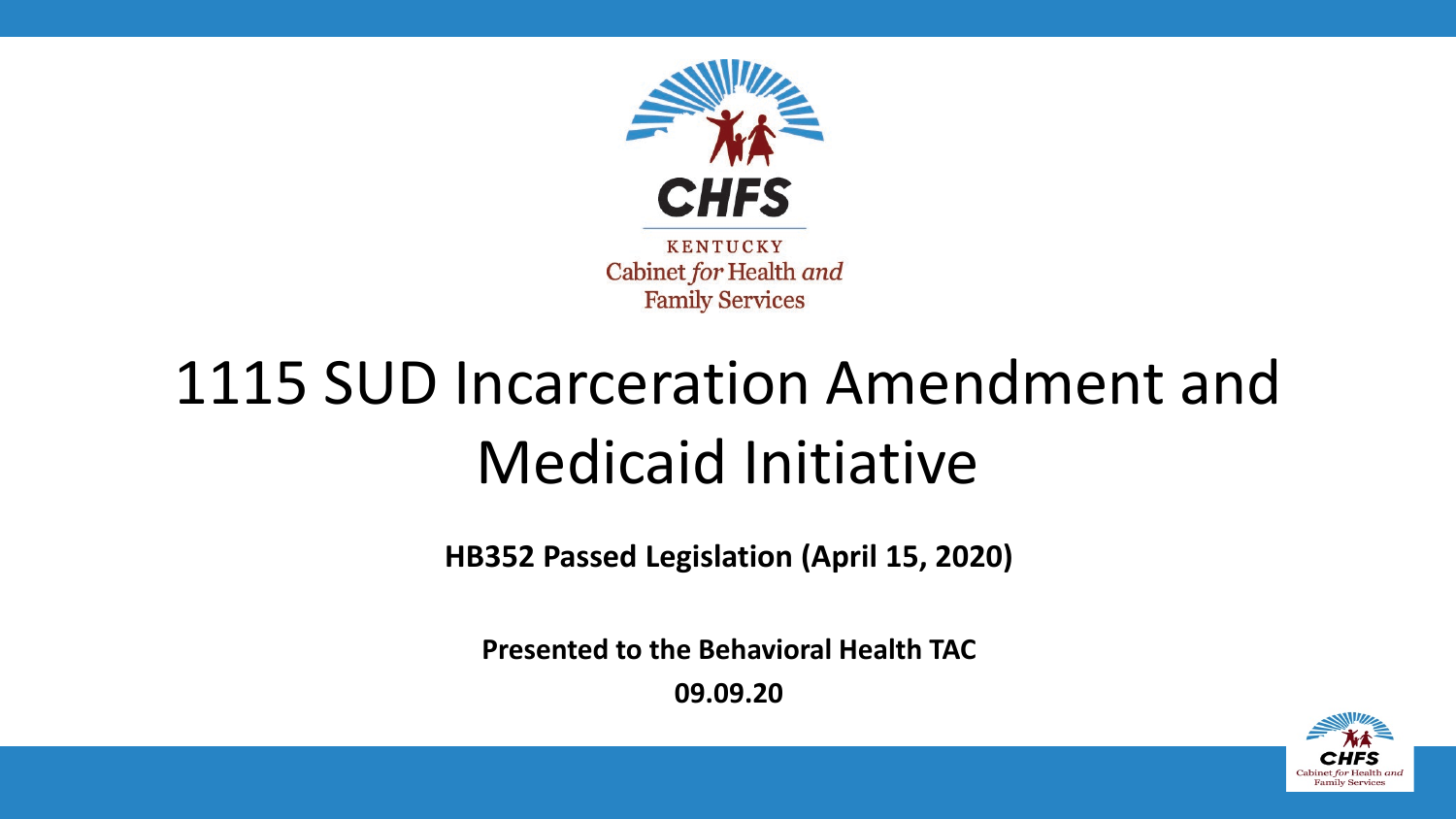### **HB 352**

**Substance Abuse Treatment for Incarcerated Individuals - Medicaid Demonstration Waiver:**  <https://apps.legislature.ky.gov/recorddocuments/bill/20RS/hb352/bill.pdf>

- Page 63, within ninety days after the effective date of this Act, the Department for Medicaid Services shall develop and submit an application for an 1115 demonstration waiver under 42 U.S.C. sec. 1315 to provide Medicaid coverage for substance use disorder treatment, including peer support services, to individuals incarcerated for a conviction under KRS Chapter 218A. Upon approval of the waiver, the cost of treatment for a substance use disorder or patient navigation provided by a licensed clinical social worker shall be a covered Medicaid benefit for an incarcerated individual.
- Page 77, The Department of Corrections has the same bill language included.

**Currently the Centers for Medicare and Medicaid Services** (**CMS) does not allow for State Medicaid Agencies to cover the cost of services to incarcerated individuals, except when discharged for 24 hours.**

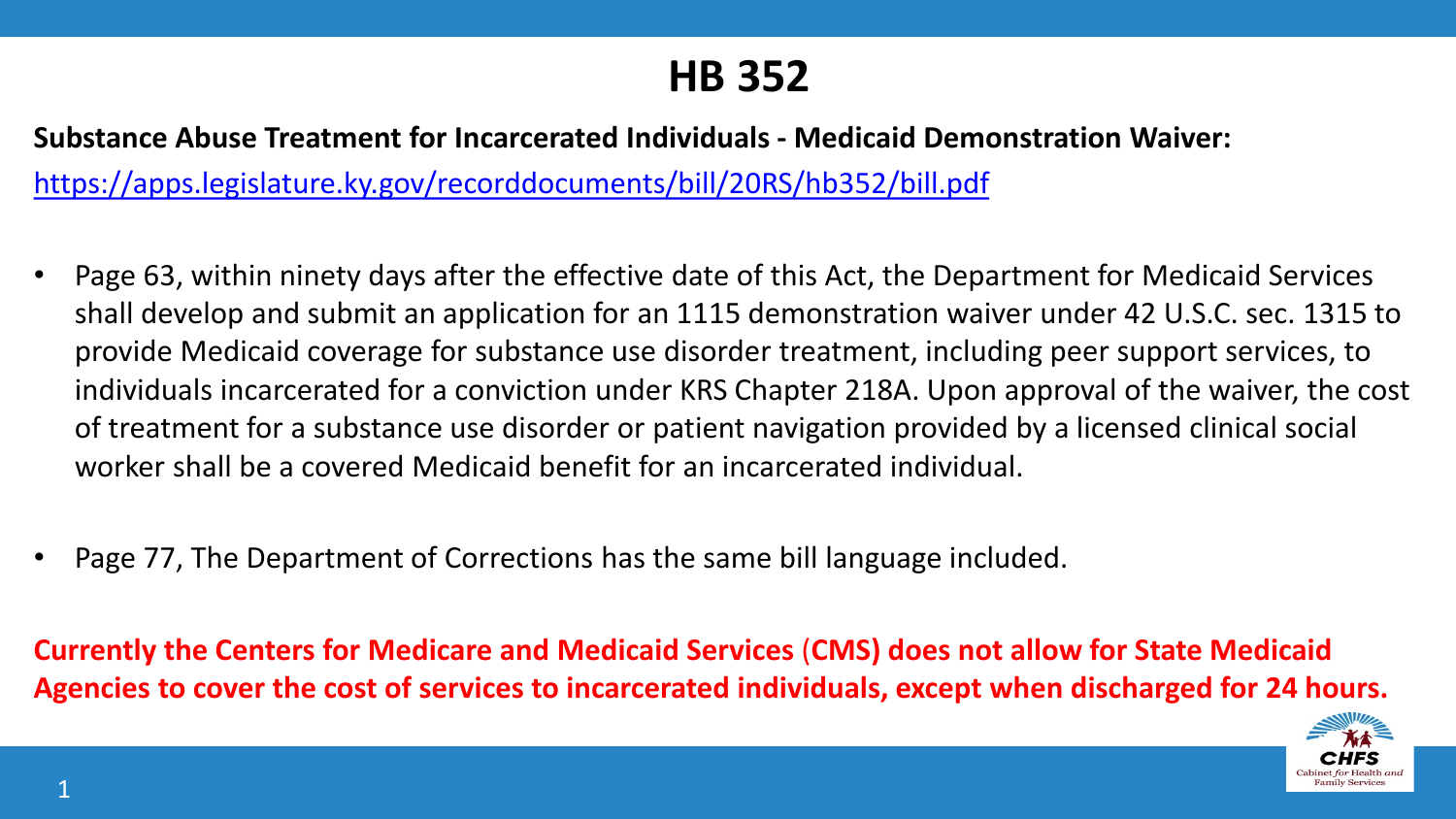# **What is an 1115 Waiver?**

#### **1115 Waiver**

- An 1115 waiver is often described as a pilot or demonstration project that is likely assist in promoting the objectives of the Medicaid program. The purpose of the demonstration is to give states additional flexibility to design and improve their programs.
- An 1115 demonstration project presents an opportunity for states to institute reforms that go beyond just routine medical care, and focus on evidence-based interventions that drive better health outcomes and quality of life improvements.
- A demonstration must also be "budget neutral" to the Federal government, which means that, during the course of the project, Federal Medicaid expenditures will not be more than Federal spending without the demonstration.

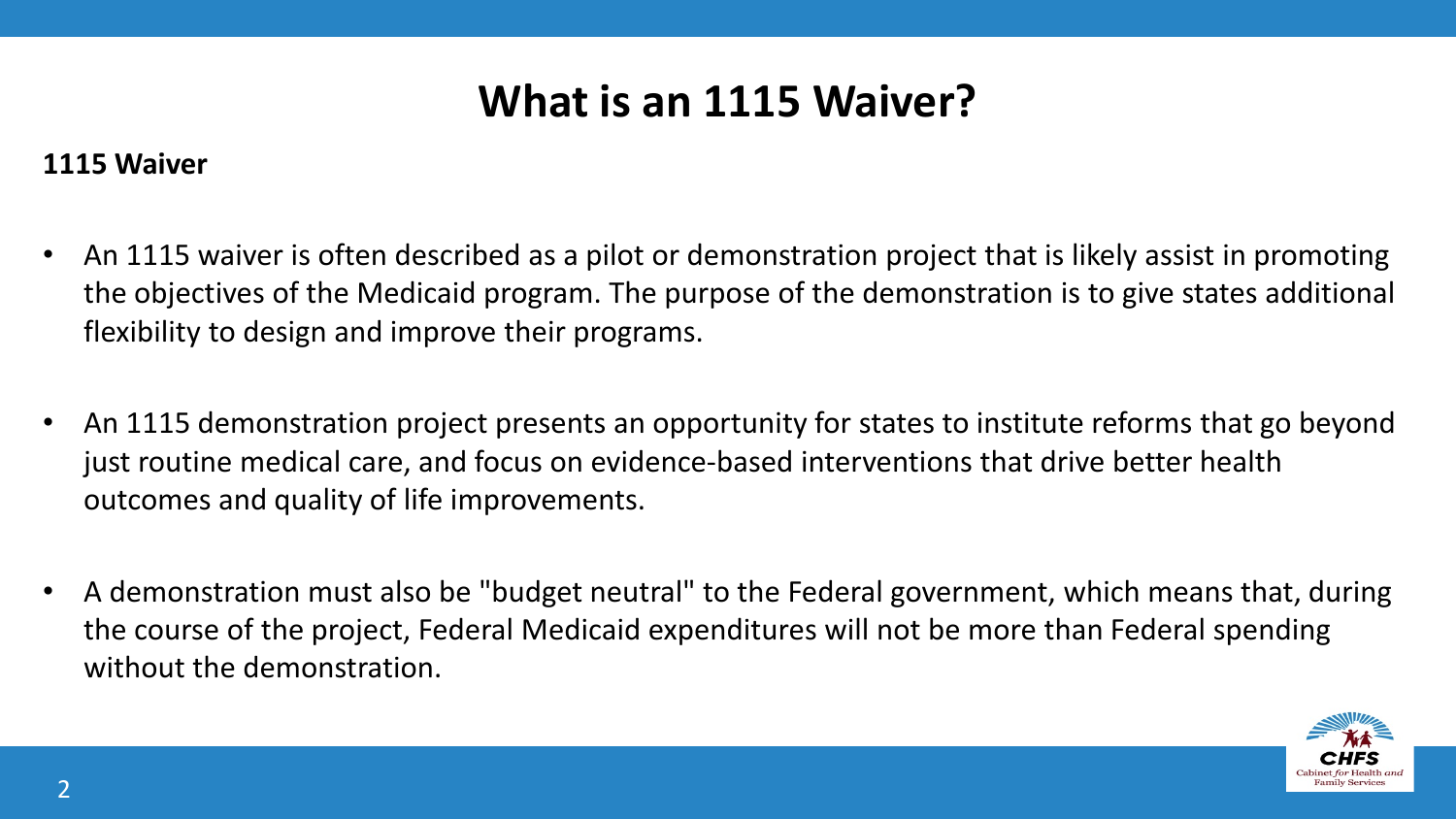# **Kentucky's 1115 SUD Incarceration Initiative**

- Kentucky is requesting approval from the Centers for Medicare and Medicaid Services (CMS) for an amendment to its Medicaid Substance Abuse Disorder (SUD) 1115 waiver to authorize federal Medicaid matching funds for the provision of SUD treatment to eligible incarcerated individuals. Coverage for these services is requested for persons incarcerated in state and county facilities.
- The objective of the amendment will be twofold:
	- Provide SUD treatment to eligible incarcerated individuals in order to ensure this high risk population receives needed treatment before release, and to strengthen follow up care with a Medicaid provider after release by paying for SUD treatment while incarcerated; and
	- Allow the recipient's chosen MCO to coordinate aftercare with a Medicaid provider 30 days before release.
- Kentucky will be the first state in the nation to request this type of SUD incarceration amendment. The entire initiative will be pending CMS approval.

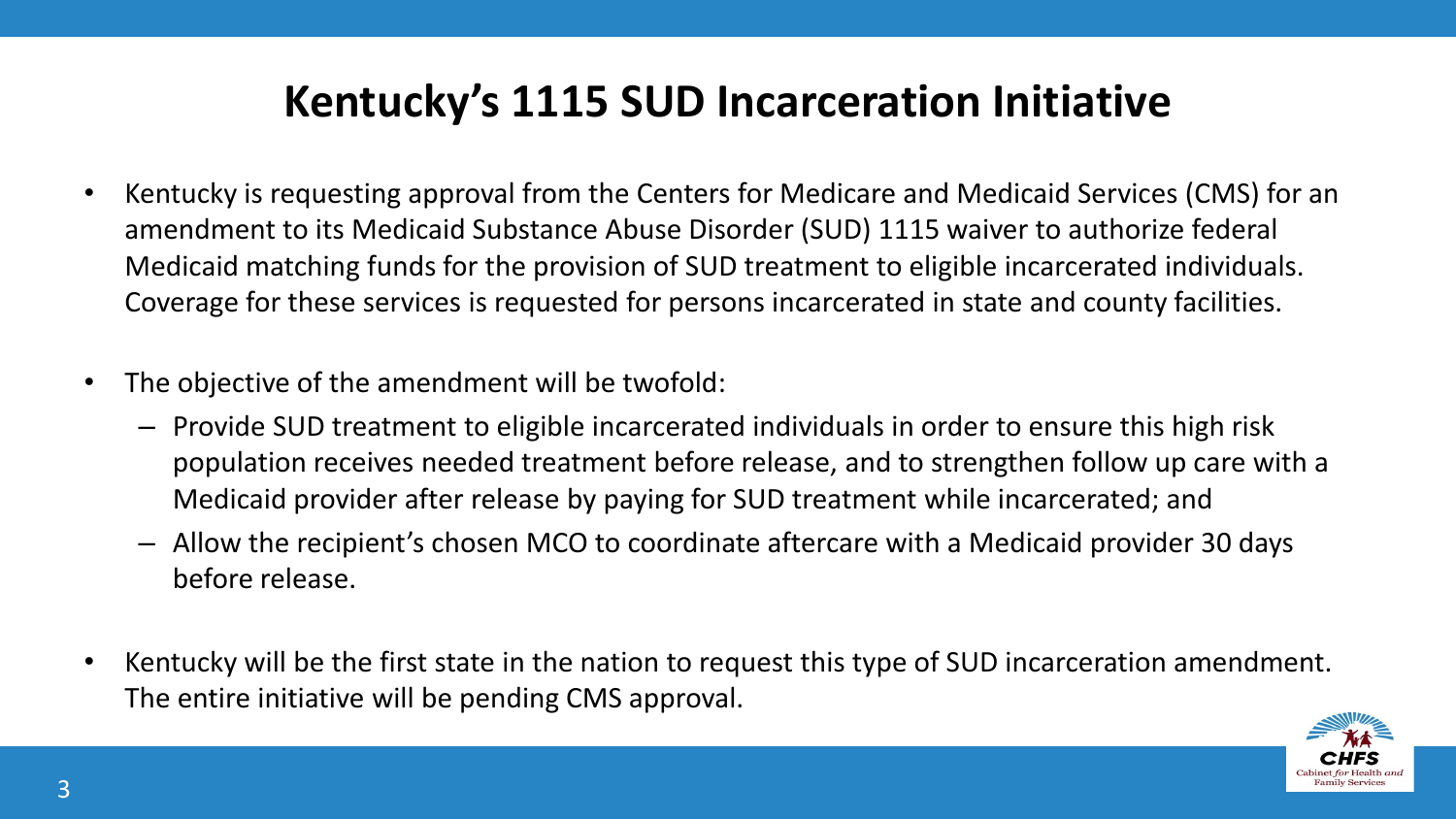# **Kentucky's 1115 SUD Incarceration Initiative**

#### **Progress**

• The Department for Medicaid Services (DMS), Department for Behavioral Health (DBHDID), Office of Inspector General (OIG), and the Department of Corrections (DOC) developed a united team to work on Kentucky's initiative.

| <b>TIMELINES</b>                                                           |  |
|----------------------------------------------------------------------------|--|
| Timeframe for Commissioners/Cabinet Secretaries: Estimated 09.11.2020      |  |
|                                                                            |  |
| <b>CMS requested additional draft review:</b> Estimated date back 09.21.20 |  |
|                                                                            |  |
| <b>Public Comment:</b> Estimated on the street 09.30.2020                  |  |
|                                                                            |  |
| Timeframe to CMS: 10.30.2020                                               |  |
|                                                                            |  |
|                                                                            |  |
|                                                                            |  |

**Family Service**